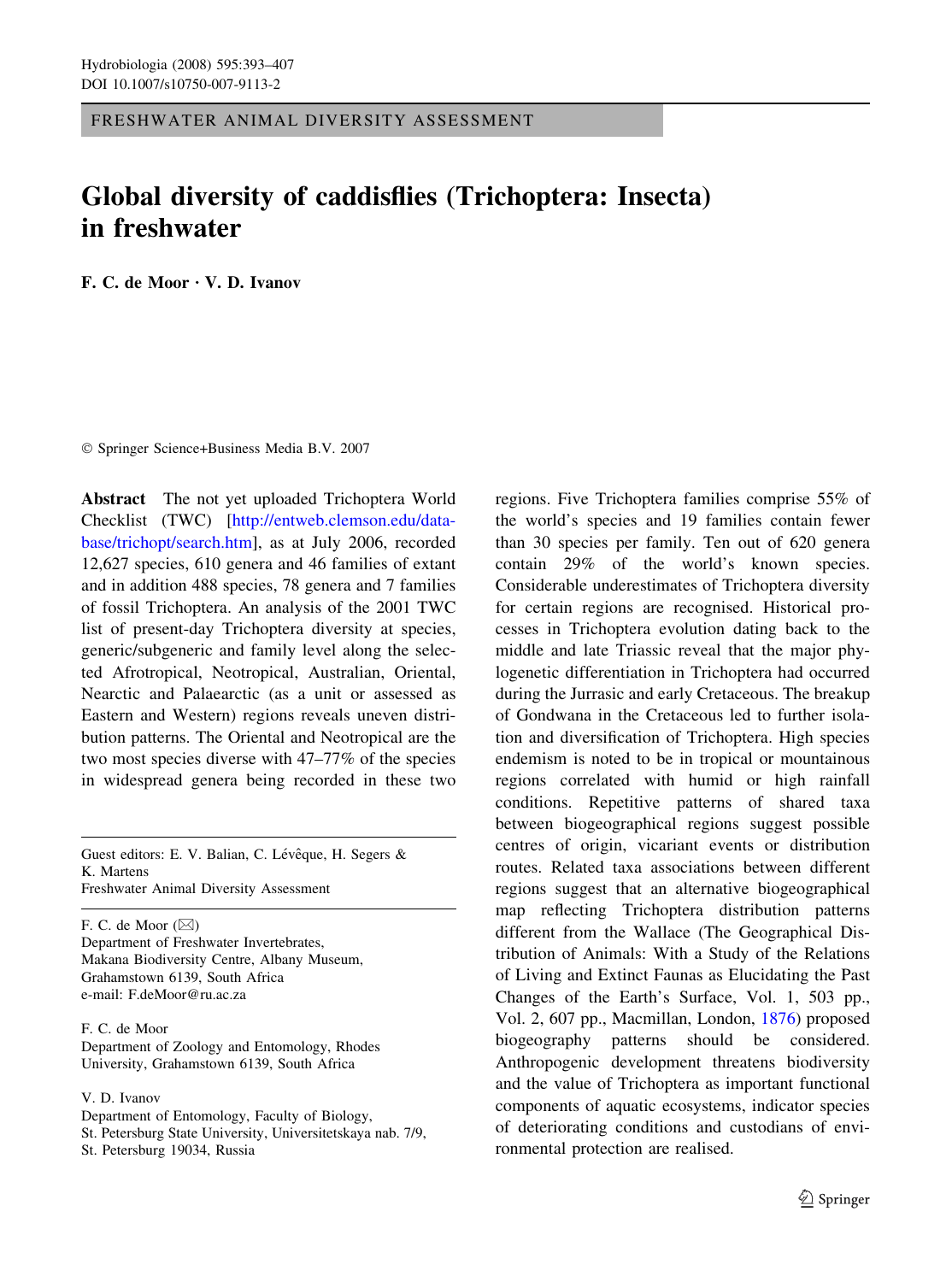**Keywords** Caddisflies Biogeography  $\cdot$ Fossil-record · Endemism · Environmental protection

# Introduction

The order Trichoptera (caddisflies) comprises a group of holometabolous insects closely related to the Lepidoptera. Together the two orders form the superorder Amphiesmenoptera. Adult Trichoptera range in size over two orders of magnitude, from minute with a wing span of less than 3 mm, to large with a wing span approaching 100 mm. Some species have striking colours and wing patterns but they generally range in colour from dull yellow through grey, or brown to black. They are moth-like insects with wings covered by hairs, not scales as in Lepidoptera. Adults have prominent, and in some species exceptionally long, antennae (more than double the length of the forewing). With some exceptions they have well-developed maxillary and labial palps, but never the coiled proboscis that characterises most adult Lepidoptera.

Trichoptera larvae are probably best known for the transportable cases and fixed shelters that many, though not all, species construct. Silk has enabled Trichoptera larvae to develop an enormous array of morphological adaptations for coping with life in almost any kind of freshwater ecosystem (Wiggins, [1996,](#page-14-0) [2004\)](#page-14-0). Larvae can be distinguished from all other insects with segmented thoracic legs by the presence of a pair of anal prolegs, each with a single curved terminal claw and very short, sometimes almost invisible, antennae consisting of a single segment. The trichopteran pupa is exarate and covered by a semitransparent pupal integument and if fully developed reveals the pharate adult inside. The pupa usually possesses a pair of strong functional mandibles, non functional in the adult, and the abdomen has a number of segments adorned with characteristic sclerotised, dorsal hook-bearing plates. The larval and pupal stages of Trichoptera are, with a few exceptions, entirely dependent on an aquatic environment and are usually abundant in all freshwater ecosystems, from spring sources, mountain streams, large rivers, the splash zones of waterfalls and marshy wetlands, along shorelines and in the depths of lakes, to temporary waters. Certain species are tolerant of high salinities and species in one

family, the Chathamiidae, have managed to colonise tidal pools along the sea shore in New Zealand and eastern Australia; some species inhabit the brackish inshore waters of the Baltic and White seas.

The phylogeny of Trichoptera has been studied intensively with explicit methods for 50 years (Ross, [1956,](#page-13-0) [1964,](#page-14-0) [1967;](#page-14-0) Weaver, [1984](#page-14-0), [1992a,](#page-14-0) [1992b](#page-14-0); Weaver & Morse, [1986;](#page-14-0) Wiggins & Wichard, [1989;](#page-14-0) Wiggins, [1992](#page-14-0), [2004](#page-14-0); Frania & Wiggins, [1997;](#page-13-0) Ivanov, [1997,](#page-13-0) [2002;](#page-13-0) Morse [1997;](#page-13-0) Kjer et al., [2001,](#page-13-0) [2002\)](#page-13-0) (Fig. [1](#page-2-0)). Morphological, molecular and behavioural features of the adults, larvae and pupae have been used to assess specific and higher taxonomic relationships and form the basis of the hierarchical classification system developed. Subdivision into two suborders—Annulipalpia and Integripalpia—is accepted here, because of their strong support from recent phylogenetic studies. Four families—Hydrobiosidae, Hydroptilidae, Glossosomatidae and Rhyacophilidae—sometimes included in a controversial third group (''Spicipalpia''), remain uncertain in their placement. A detailed comprehensive review of ordinal, familial and infrafamilial phylogenies was provided by Morse ([1997,](#page-13-0) [2003](#page-13-0)).

### Species diversity

Fischer [\(1960](#page-13-0)–1973) produced a world catalogue that recorded 5,546 species. The recently updated TWC currently records 12,627 species (Morse, personal communication, July 2006, see also Morse, [1999,](#page-13-0) [2003\)](#page-13-0). These species are arranged in 610 genera and 46 extant families. In addition, 488 species and 78 genera in seven families are known only from fossil records. New species continue to be described at a considerable rate and it seems—particularly from ongoing studies in the Neotropics, Madagascar, humid regions of Africa, south-east Asia, China and the Phillipines—that the prediction of Schmid ([1984](#page-14-0)), Flint et al. ([1999\)](#page-13-0) and Morse (personal communication, 2005), although considered an overestimate by Malicky [\(1993](#page-13-0)), that there are in excess of 50,000 species may be closer to the actual figure. If these estimates are correct, this leads to the assumption that only around 20–25% of the world species of Trichoptera have been described.

Species recognition is based primarily on morphological features of the adults, strongly influenced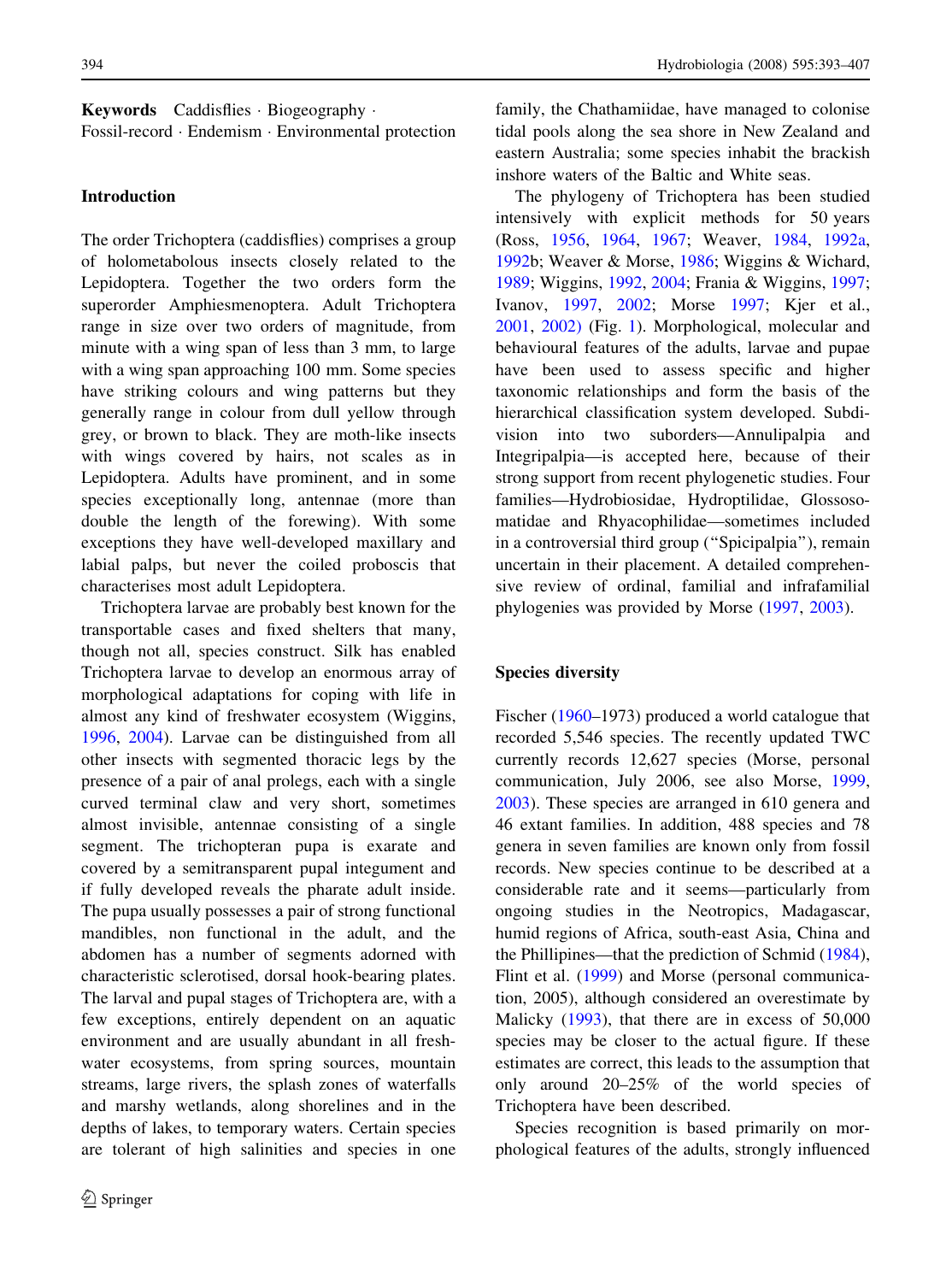<span id="page-2-0"></span>

Fig. 1 Six contemporary hypotheses of subordinal relationships of the Trichoptera. Equivalent taxonomic units are indicated by like symbols (e.g. Ross' Hydropsychoidea = Weaver's Curvipalpia = Wiggins & Wichard's Annulipalpia). A. From Ross [\(1967](#page-14-0)). B. From Weaver ([1984\)](#page-14-0). C. From Wiggins & Wichard (1989), based on pupation only (Wiggins, 1992). D. From Ivanov ([1997](#page-13-0)). E.

by detailed studies of the external genitalia of adult male Trichoptera. More recently, molecular sequences in selected RNA and mitochondrial DNA segments have been used to assess species diversity and phylogenetic relationships (Kjer et al., [2001,](#page-13-0) [2002\)](#page-13-0). The identification of cuticular hydrocarbons in adult Trichoptera presents a further technique that can be used to discern species (Nishimoto et al., [2002\)](#page-13-0). These techniques offer new insights into species diversity and also diversity within species, making it possible to recognise two different species that are morphologically indistinguishable but show considerable genetic diversity, thus making the identification of ''sibling'' or ''aphanic'' species possible (Steyskal, [1972\)](#page-14-0).

Generally the world distribution of Trichoptera is considered in a common framework of regions

Strict consensus of five trees from Frania & Wiggins ([1997;](#page-13-0) Figs. 24, 25). F. Simplified phylogram from differentially weighted parsimony analysis of combined data from Kjer et al. [2002.](#page-13-0) Spicipalpia as used here includes the families Rhyacophilidae, Hydrobiosidae, Glossosomatidae and Hydroptilidae

proposed for vertebrates and terrestrial arthropods (Wallace, [1876](#page-14-0)). The zoogeography of amphibiotic orders, including Trichoptera, differs sufficiently from this to suggest that a different regional classification should be used. In order to present conformity of data to enable comparison with all freshwater fauna reviewed in the other articles in this volume but with one modification, separating the east and west Palaearctic Regions for synthesis, the selection of biogeographical regions for assessing Trichoptera distribution patterns in this article has followed the six major biogeographical regions according to Wallace ([1876\)](#page-14-0) (Table [1\)](#page-3-0). A synthesis of the number of genera and species based on the earlier edition of the TWC (last updated 8 January 2001) reveals a total of 11,532 extant species in 620 genera and 94 sub-genera. More than half of these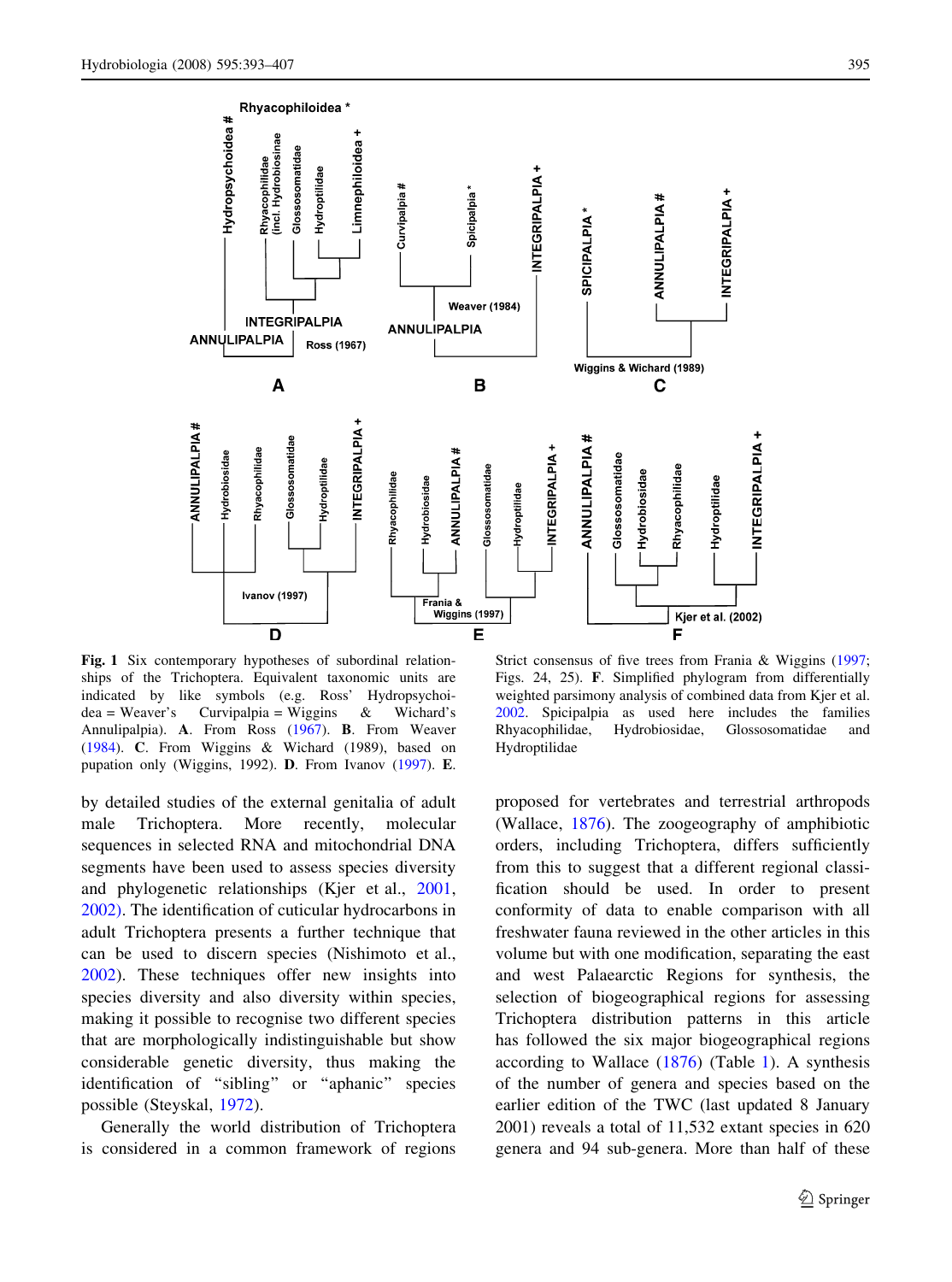| Family taxa        | W. PA                    | E. PA                    | PA                       | NA                       | AT                       | NT                       | OL                       | AU                       | World total |
|--------------------|--------------------------|--------------------------|--------------------------|--------------------------|--------------------------|--------------------------|--------------------------|--------------------------|-------------|
| Annulipalpia       |                          |                          |                          |                          |                          |                          |                          |                          |             |
| Philopotamidae     | 5(51)                    | 5(41)                    | 7(91)                    | 5(56)                    | 4(87)                    | 4(257)                   | 10(346)                  | 5(60)                    | 17 (886)    |
| Stenopsychidae     |                          | 1(14)                    | 1(14)                    |                          | 1(1)                     | 1(3)                     | 1(64)                    | 1(10)                    | 3(89)       |
| Hydropsychidae     | 6(120)                   | 11(69)                   | 11 (179)                 | 17(165)                  | 13 (148)                 | 16 (355)                 | 24 (489)                 | 17 (87)                  | 49 (1,409)  |
| Dipseudopsidae     | 1(1)                     | 3(3)                     | 3(4)                     | 1(5)                     | 4(48)                    | $\qquad \qquad -$        | 4(47)                    | 2(3)                     | 6(104)      |
| Polycentropodidae  | 8(88)                    | 9(38)                    | 11 (118)                 | 8(77)                    | 7(20)                    | 7(173)                   | 10(230)                  | 8(42)                    | 23 (656)    |
| Ecnomidae          | 2(10)                    | 1(5)                     | 2(14)                    | 1(3)                     | 3(80)                    | 1(35)                    | 1(120)                   | 2(78)                    | 6(327)      |
| Xiphocentronidae   |                          | 1(3)                     | 1(3)                     | 2(8)                     | 1(2)                     | 3(47)                    | 5(76)                    | $\overline{\phantom{0}}$ | 7(133)      |
| Psychomyiidae      | 5(103)                   | 6(28)                    | 6(130)                   | 4(18)                    | 3(16)                    |                          | 7(234)                   | 2(5)                     | 8(400)      |
| "Spicipalpia"      |                          |                          |                          |                          |                          |                          |                          |                          |             |
| Rhyacophilidae     | 2(120)                   | 2(110)                   | 3(221)                   | 2(127)                   | $\qquad \qquad -$        |                          | 3(350)                   | 1(1)                     | 4(696)      |
| Hydrobiosidae      |                          | 1(2)                     | 1(2)                     | 1(5)                     | $\overline{\phantom{0}}$ | 23 (168)                 | 1(31)                    | 27 (183)                 | 50 (384)    |
| Glossosomatidae    | 3(78)                    | 5(63)                    | 6(135)                   | 5(85)                    | 1(4)                     | 14 (160)                 | 6(125)                   | 1(22)                    | 22 (530)    |
| Hydroptilidae      | 11 (181)                 | 10(61)                   | 15 (236)                 | 19 (295)                 | 13 (142)                 | 33 (498)                 | 17 (318)                 | 21 (224)                 | 68 (1,679)  |
| Integripalpia      |                          |                          |                          |                          |                          |                          |                          |                          |             |
| Oeconesidae        |                          |                          |                          |                          | -                        | $\overline{\phantom{0}}$ |                          | 6(19)                    | 6(19)       |
| Brachycentridae    | 2(30)                    | 5(28)                    | 6(56)                    | 5(37)                    | $\overline{\phantom{0}}$ |                          | 2(22)                    |                          | 7(112)      |
| Phryganopsychidae  |                          | 1(2)                     | 1(2)                     |                          | $\overline{\phantom{0}}$ |                          | 1(2)                     | $\overline{\phantom{0}}$ | 1(3)        |
| Lepidostomatidae   | 6(25)                    | 9(55)                    | 12 (79)                  | 3(75)                    | 3(37)                    | 1(18)                    | 23 (187)                 | -                        | 30 (389)    |
| Pisuliidae         |                          |                          | $\qquad \qquad -$        | $\overline{\phantom{0}}$ | 2(15)                    | $\overline{\phantom{0}}$ | $\overline{\phantom{0}}$ | -                        | 2(15)       |
| Rossianidae        | $\overline{\phantom{0}}$ |                          | $\overline{\phantom{0}}$ | 2(2)                     | $\overline{\phantom{0}}$ | $\overline{\phantom{0}}$ | $\overline{\phantom{0}}$ | -                        | 2(2)        |
| Kokiriidae         | $\overline{\phantom{0}}$ | $\overline{\phantom{0}}$ | $\equiv$                 | $\overline{\phantom{0}}$ | $\overline{\phantom{0}}$ | 1(1)                     | $\overline{\phantom{0}}$ | 4(7)                     | 6(8)        |
| Plectrotarsidae    | -                        |                          |                          |                          | $\overline{\phantom{0}}$ | -                        |                          | 3(5)                     | 3(5)        |
| Phryganeidae       | 9(26)                    | 7(27)                    | 10(44)                   | 7(21)                    | $\overline{\phantom{m}}$ | $\overline{\phantom{0}}$ | 5(19)                    | $\overline{\phantom{0}}$ | 14(77)      |
| Goeridae           | 7(24)                    | 3(20)                    | 8(44)                    | 2(6)                     | 1(1)                     | $\overline{\phantom{0}}$ | 5(110)                   | 1(2)                     | 12(160)     |
| Uenoidae           | 1(6)                     | 2(6)                     | 3(12)                    | 5(51)                    | $\qquad \qquad -$        | $\overline{\phantom{0}}$ | 2(15)                    | $\overline{\phantom{0}}$ | 7(78)       |
| Apataniidae        | 2(31)                    | 15(69)                   | 15 (97)                  | 5(34)                    | $\overline{\phantom{0}}$ |                          | 5(60)                    | $\overline{\phantom{0}}$ | 18 (185)    |
| Limnephilidae      | 50 (388)                 | 29 (167)                 | 64 (514)                 | 39 (222)                 | $\qquad \qquad -$        | 10(45)                   | 17 (102)                 | 1(3)                     | 95 (861)    |
| Tasimiidae         | $\overline{\phantom{0}}$ | $\overline{\phantom{0}}$ | $\overline{\phantom{0}}$ |                          | $\overline{\phantom{0}}$ | 2(2)                     | $\overline{\phantom{0}}$ | 2(6)                     | 4(9)        |
| Odontoceridae      | 1(3)                     | 2(9)                     | 3(12)                    | 6(12)                    | $\overline{\phantom{0}}$ | 2(25)                    | 4(41)                    | 2(4)                     | 12(103)     |
| Atriplectididae    | $\overline{\phantom{0}}$ |                          |                          |                          | 1(1)                     | 1(1)                     |                          | 1(1)                     | 4(5)        |
| Limnocentropodidae | $\overline{\phantom{a}}$ | 1(1)                     | 1(1)                     |                          |                          |                          | 1(14)                    |                          | 1(15)       |
| Philorheithridae   | $\overline{\phantom{0}}$ |                          |                          | -                        | $\overline{\phantom{0}}$ | 2(5)                     | -                        | 6(15)                    | 8(23)       |
| Molannidae         | 2(6)                     | 2(7)                     | 2(10)                    | 2 (7)                    |                          |                          | 2(19)                    |                          | 3 (34)      |
| Calamoceratidae    | 1(2)                     | 5(11)                    | 6(13)                    | 3(5)                     | 1(5)                     | 2(39)                    | 3(46)                    | 1(25)                    | 9(125)      |
| Leptoceridae       | 14 (127)                 | 13 (102)                 | 18 (212)                 | 8 (116)                  | 18 (302)                 | 12(143)                  | 16 (597)                 | 18 (207)                 | 48 (1,549)  |
| Sericostomatidae   | 5(50)                    | 1(2)                     | 6(52)                    | 3(15)                    | 5(12)                    | 5(16)                    | 2(4)                     |                          | 19 (97)     |
| Beraeidae          | 5(45)                    | 2(2)                     | 6(47)                    | 1(4)                     | 1(1)                     |                          |                          |                          | 7(52)       |
| Anomalopsychidae   |                          |                          |                          |                          |                          | 2(22)                    |                          |                          | 2(22)       |
| Helicopsychidae    | 1(5)                     | 1(2)                     | 1(7)                     | 1(10)                    | 1(13)                    | 1(62)                    | 1(55)                    | 2(52)                    | 2(194)      |
| Chathamiidae       |                          |                          |                          |                          |                          |                          |                          | 2(5)                     | 2(5)        |
| Helicophidae       |                          |                          |                          |                          |                          | 5(13)                    |                          | 3(8)                     | 8(21)       |
| Calocidae          |                          |                          |                          |                          |                          | -                        |                          | 7(20)                    | 7(20)       |

<span id="page-3-0"></span>Table 1 The number of extant genera and species (in parentheses) recorded in Trichoptera families in the major biogeographical regions of the world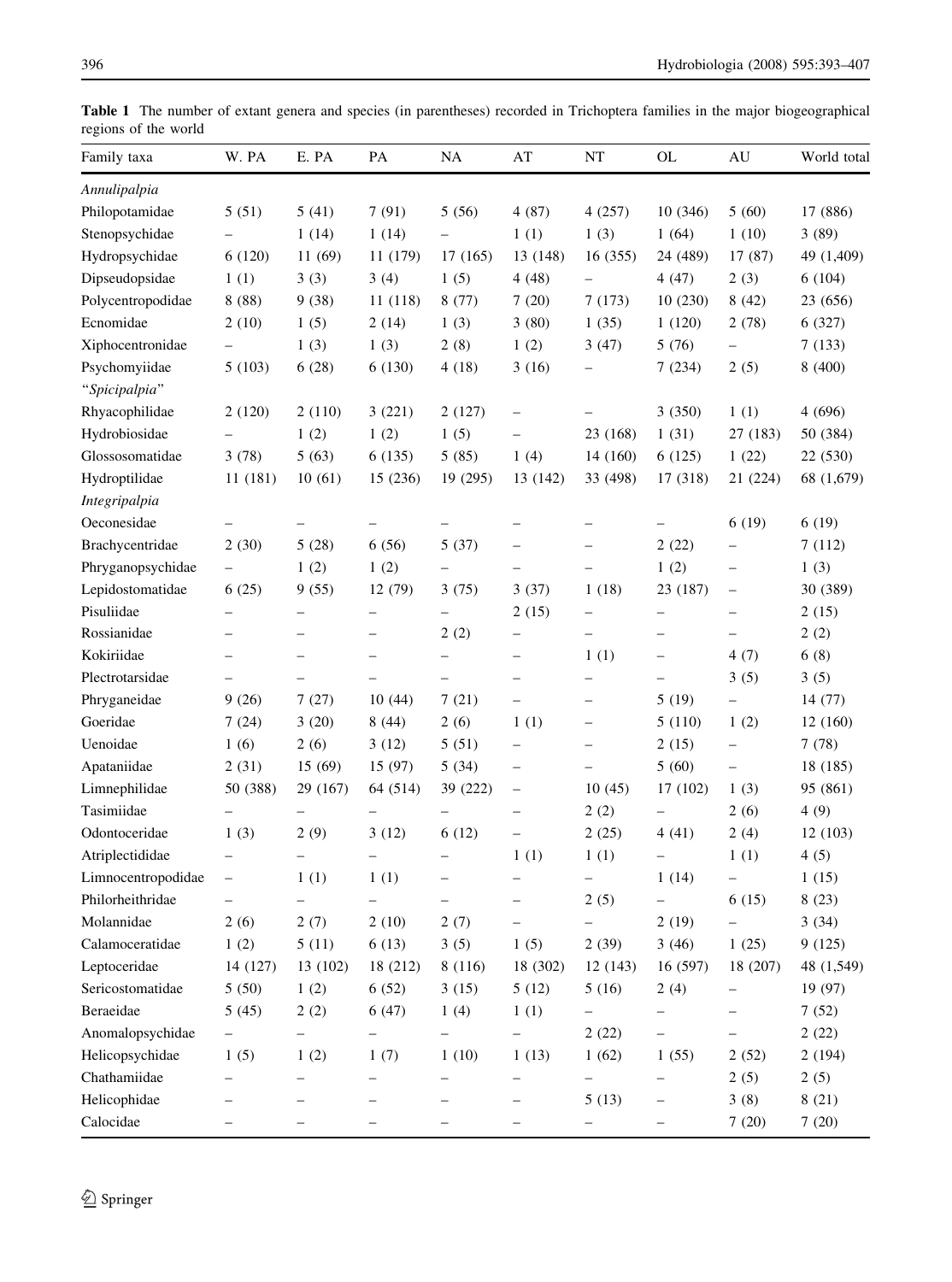Table 1 continued

| Family taxa       | W. PA | E. PA | <b>PA</b> | NA                | AT   | NT    | OL    | AU     | World total |
|-------------------|-------|-------|-----------|-------------------|------|-------|-------|--------|-------------|
| Conoesucidae      |       |       |           |                   |      |       |       | 12(42) | 12(42)      |
| Barbarochthonidae |       |       |           | -                 | 1(1) | -     |       | -      | 1(1)        |
| Antipodoeciidae   |       |       |           | -                 |      |       | -     | 1(1)   | 1(1)        |
| Hydrosalpingidae  |       |       |           | -                 | 1(1) | -     |       | -      | 1(1)        |
| Petrothrincidae   |       |       |           | $\qquad \qquad -$ | 2(6) |       |       | -      | 2(6)        |
| Total genera      | 149   | 145   | 229       | 157               | 87   | 148   | 169   | 143    | 619         |
| Total species     | 1,520 | 947   | 2,349     | 1,461             | 944  | 2,100 | 3,723 | 1.140  | 11,532      |
|                   |       |       |           |                   |      |       |       |        |             |

The Palaeartic region has been divided into eastern and western regions but is also recorded as a single region for comparative purposes. Zoogeographic regions: PA, Palaearctic; NA, Nearctic; NT, Neotropical; AT, Afrotropical; OL, Oriental; AU, Australasian

known species were recorded from only two regions, the Oriental and Neotropical Regions (Fig. 2). This indicates a high capacity for supporting large numbers of different species in tropical ecosystems, lower rates of species extinctions during the most recent glaciations, and probably a significantly higher rate of speciation in these two regions than in the other regions. This is borne out by the large proportion of the recorded world species in widely distributed genera such as Chimarra (35% and 40%), Orthotrichia (47% and 27%), Oecetis (40% and 7%) and Setodes (71% and 0%) found, respectively, in these two regions.

The highest species diversity is recorded in the Oriental Region. With more than 3,700 species, it contains more than double the recorded species for each of the other regions, except the Neotropics. Without exception, all eight families of the suborder Annulipalpia attain their greatest species richness in the Oriental Region. The family Rhyacophilidae and



Fig. 2 The current number of species/genera plus subgenera for each of the seven major biogeographical regions. AT, afrotropical; numbers for AU, Australasian include Pacific

Oceanic Islands (PAC); PA (WPal), West Palaearctic; PA (EPal), East Palaearctic; NA, Nearctic; NT, neotropical; OL, Oriental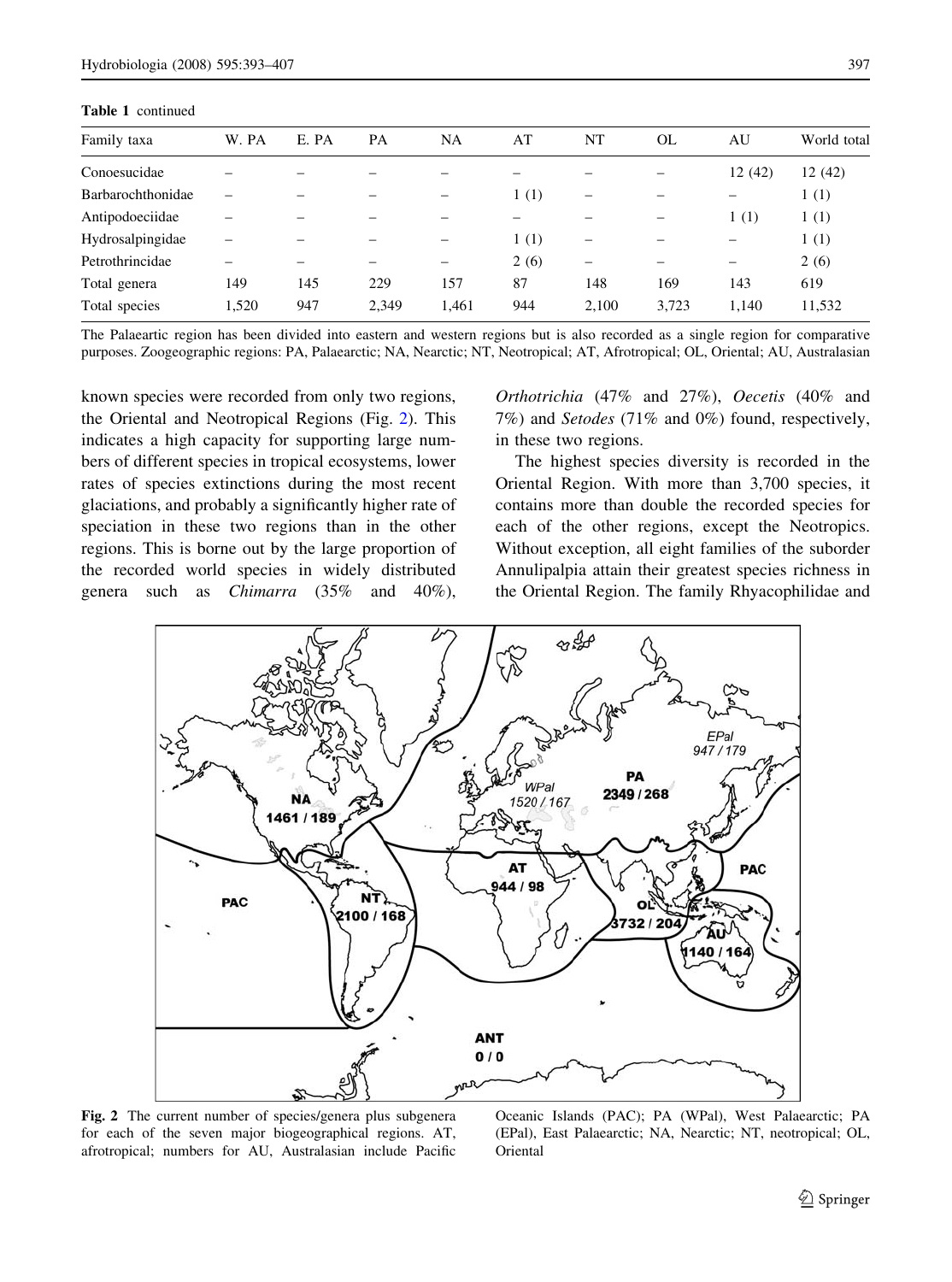the integripalpian families Lepidostomatidae, Goeridae, Calamoceratidae and Leptoceridae also record their highest number of species in this region. With the large number of species previously described from India by Schmid & Mosely (see expanded reference list on web site), this region also records the highest density of species per unit area at 1.6 species per kilohectare (Morse, [2003](#page-13-0)). The Neotropical Region records the greatest number of species in the families Hydroptilidae and Glossosomatidae (Table [1](#page-3-0)). There are no Rhyacophilidae in this region but Hydrobiosidae, confined mostly to southern Patagonia and Chile, are second in species richness after the Australian Region. The West Palaearctic Region records the greatest number of integripalpian species in the families Limnephilidae, Sericostomatidae and Beraeidae.

The distribution of species in the 45 families of Trichoptera is also very uneven with the five most species-rich families comprising 55% of the recorded species. Nineteen families, all in the suborder Integripalpia, comprise fewer than 30 species per family. Ten genera out of the 620 world genera account for 3,299 species, representing 29% of the world total. The numbers of genera within families is also very unevenly distributed. The family Rhyacophilidae, with 696 species, comprises only four extant genera, with 93% of the family's species in the genus Rhyacophila. The closest sister family—the Hydrobiosidae—includes 384 species classified in 50 genera, with the most species-rich genus, Atopsyche, split into four subgenera containing 30% of the known species in the family. In the family Hydroptilidae there are 20 monobasic genera and a single genus Hydroptila records 375 species, contributing 22% of the species in that family. Within the suborder Annulipalpia, the family Philopotamidae (with 17 world genera) has 61% of its species recorded in three subgenera of the genus Chimarra. The family Hydropsychidae (with 49 world genera) contains 36% of 1,409 recorded species in two genera (Cheumatopsyche and Hydropsyche).

Molecular techniques, and more detailed morphological and cladistic techniques have revealed that many of the presently classified large genera are paraphyletic or even polyphyletic. Consequently, some genera need refining to represent monophyletic lineages. Thus the estimations on abundances in generic and higher-level classifications are rather tentative. Larger families like Hydropsychidae, Limnephilidae and Rhyacophilidae await revisions to provide a more reliable basis for determining zoogeographic distribution patterns and phylogenies.

The regional biogeographic diversity of the species and genera recorded in each of the 45 extant families (Table [1](#page-3-0)) represents considerable underestimates for regions like the Afrotropical and Oriental realms where large numbers of species have been described recently or are awaiting description. Studies in Madagascar (Gibon et al., [2001\)](#page-13-0) reveal that there are at least a further 416 undescribed Madagascan species. Based on the current database and considering only described and recorded species there was a 13% increase in the number of known world species between 2001 and 2006.

A number of regional species lists, catalogues and atlases of Trichoptera, including web sites such as the Trichoptera World Checklist (TWC) (Morse, [1999](#page-13-0) [http://entweb.clemson.edu/database/trichopt/](http://entweb.clemson.edu/database/trichopt/index.htm) [index.htm](http://entweb.clemson.edu/database/trichopt/index.htm)), Fauna Europaea ([http://www.faunaeur.](http://www.faunaeur.org) [org](http://www.faunaeur.org)) and Checklist of the New Zealand Trichoptera (Ward, [2003](#page-14-0)<http://www.niwa.co.nz/ncabb>) can be consulted for an understanding of Trichoptera diversity.

# Historical processes and phylogeny

If representatives from fossil families in the Permian suborder Protomeropina (=Permotrichoptera), which are part of the ancestral Amphiesmenoptera lineage, are considered not to belong in the direct lineage to Trichoptera, then the earliest records of recognisable Trichoptera—in the extinct families Prorhyacophilidae and Necrotauliidae and species recognisable as belonging to the extant family Philopotamidae—are from the Middle and Late Triassic times around 230 mybp (Morse, [1997;](#page-13-0) Ivanov & Sukatsheva, [2002\)](#page-13-0). It is assumed that all the continents were united in a supercontinent Pangea with a remarkably homogeneous biota, emphasised by the indistinctness of floristic boundaries, recorded throughout (Eskov & Sukatsheva, [1997](#page-13-0)). This suggests that relatively uniform climatic conditions existed and allowed rapid dispersion of insect groups all over Pangea. The extinct family Necrotauliidae were considered to be the dominant Triassic and Jurassic Trichoptera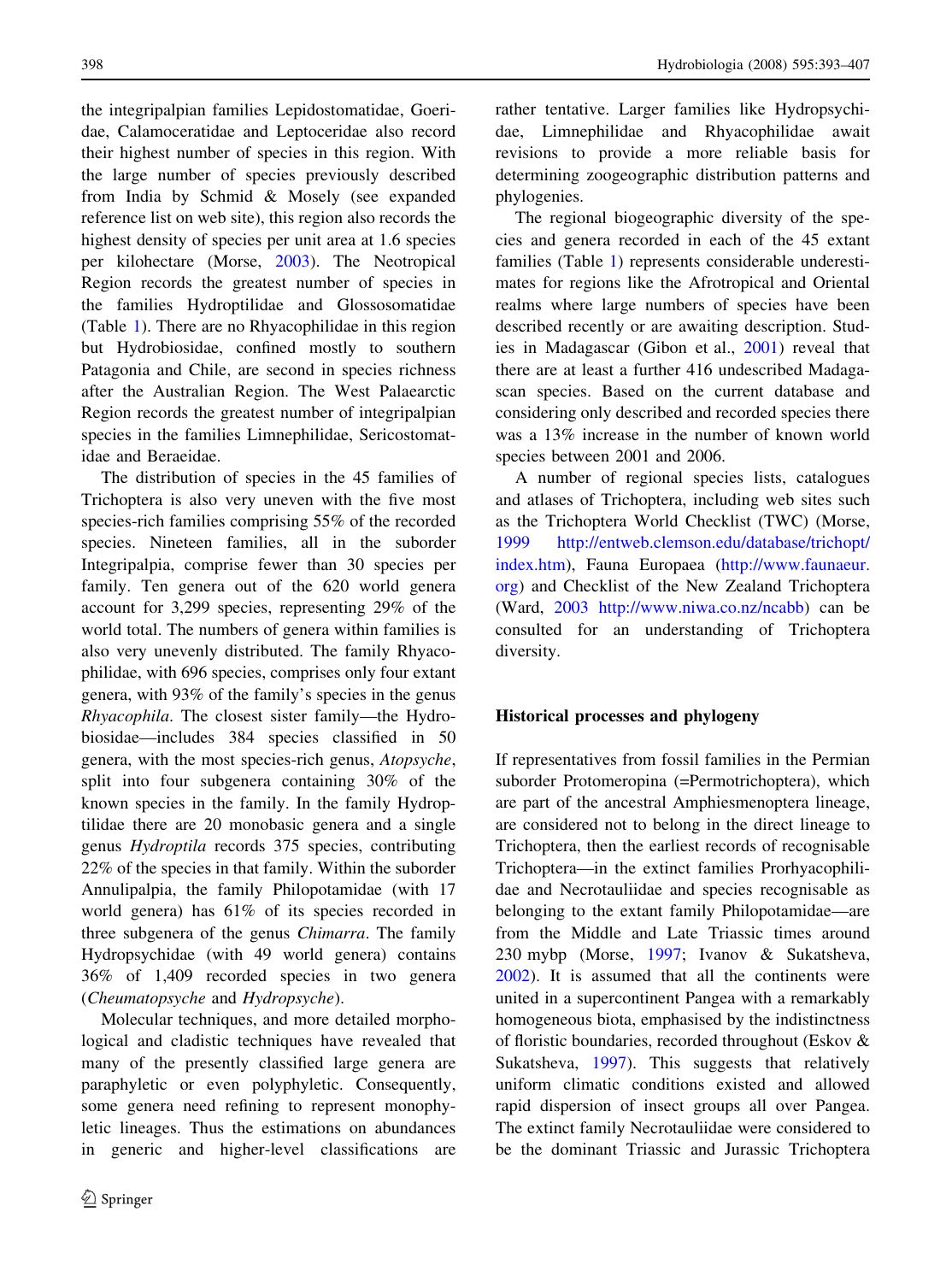until the recent revision of old collections by Ansorge [\(2002](#page-12-0)) revealed large numbers of Lepidoptera among them. The overall number of Trichoptera recorded from the Triassic is low, both in species and specimen numbers. The earliest aquatic stages of Trichoptera are dated to Late Jurassic times. Trichoptera diversity increased in the Jurassic, with the Lower and Middle Jurassic deposits revealing a number of extinct families (Ivanov & Sukatsheva, [2002](#page-13-0)). Major phylogenetic differentiation in Trichoptera appeared in the Late Jurassic and Cretaceous (Ivanov & Sukatsheva, [2002\)](#page-13-0) and the biogeographical patterns of those times can therefore help us to understand the present-day peculiarities of Trichoptera distribution.

The earliest Philopotamidae were discovered from late Triassic deposits in the then tropical belt of what would constitute the present day North America and Western Europe (Eskov & Sukatsheva, [1997](#page-13-0)). Middle Jurassic fossil sediments in Angaraland (which included present-day Siberia) record the earliest species that can be placed in the Integripalpia. The origins of the earliest Rhyacophilidae (Middle Jurassic) and Polycentropodidae (Upper Jurassic) are also recorded from this region. The Rhyacophilidae penetrated the tropical realm in the Early Cretaceous but Polycentropodidae are not recorded there until the Caenozoic from Oligocene-Miocene Dominican Amber. The oldest supposed Hydroptilidae fossils (larval or pupal cases) were found in the Upper Jurassic of Siberia (Ivanov & Sukatsheva, [2002](#page-13-0)). Presumably the place of origin for this family was somewhere within the non-tropical Old World areas. Originally the species in this family were phytophagous and found in lotic ecosystems. The Hydroptilidae were preadapted to survive in warm waters because of their small size and larval hypermetamorphosis (with very tiny caseless younger instars). Since low oxygen in overheated, organicrich waters is the most important limiting factor for apneustic immature stages of aquatic insects in the tropics, members of this family are well adapted to tropical situations. Their small size also makes it easy to survive in hygropetric ecosysytems (in a thin film of water over stones, in waterfalls and rapids). The Hydroptilidae show remarkable speciation in the tropics and the diverse S. American fauna clearly demonstrates this (Flint et al., [1999](#page-13-0)). It is assumed that there were several independent invasions of Hydroptilidae from north to south (from N. America

to S. America, from Europe to Africa, and from Asia to Australia). Some species of Hydroptilidae are readily dispersed by wind, and this manner of dispersal is possibly responsible for the peculiar patchy distribution pattern shown by some species. So although the origin of the above family was not considered as tropical, it was adapted to readily invade the tropics and subsequently, with isolation and speciation, developed a diverse fauna (Eskov et al., [2004](#page-13-0)).

It appears likely that the climate during the Jurassic and Cretaceous was sub-tropical to warm temperate throughout most of the landmasses, without the climatic extremes of the present-day tropical deserts and rainforests. There are notably no Jurassic fossil records from any region of Gondwana (Eskov & Sukatsheva, [1997\)](#page-13-0). Hydrobiosidae appear to have originated in the tropical Jurassic belt (in present day-western Mongolia) and from there spread into more temperate regions. During the Late Jurassic, Leptoceridae were found in the extratropical, warm temperate latitudes of Laurasia (England and Siberia); they dispersed in the Early Cretaceous across other landmasses including Gondwana (Brazil). In contrast, the families Calamoceratidae and Phryganeidae originated in the Early Cretaceous in higher latitudes in the Northern Hemisphere and dispersed to lower latitudes later. The early Cretaceous reveals rapid progress and diversification in Trichoptera case constructions (Ivanov & Sukatsheva, [2002](#page-13-0) and the references therein) reflecting extensive speciation. In the Late Cretaceous the Sericostomatidae and Hydroptilidae appear for the first time in deposits in high latitudes in the Northern Hemisphere. Between the early and late Cretaceous the extinction of many of the earlier taxa and dispersal of the taxa described above led to a complete change in pattern of overall Trichoptera diversity. This was caused largely by general transformation of the freshwater ecosystems through the proliferation of angiosperms which resulted in additions of large quantities of foliage debris in surface waters, leading to eutrophication and oxygen depletion (Eskov & Sukatsheva, [1997;](#page-13-0) Ivanov & Sukatsheva, [2002](#page-13-0)). During the Cretaceous the breakup of Gondwana further facilitated the isolation of populations of Trichoptera on the newly formed southern continents.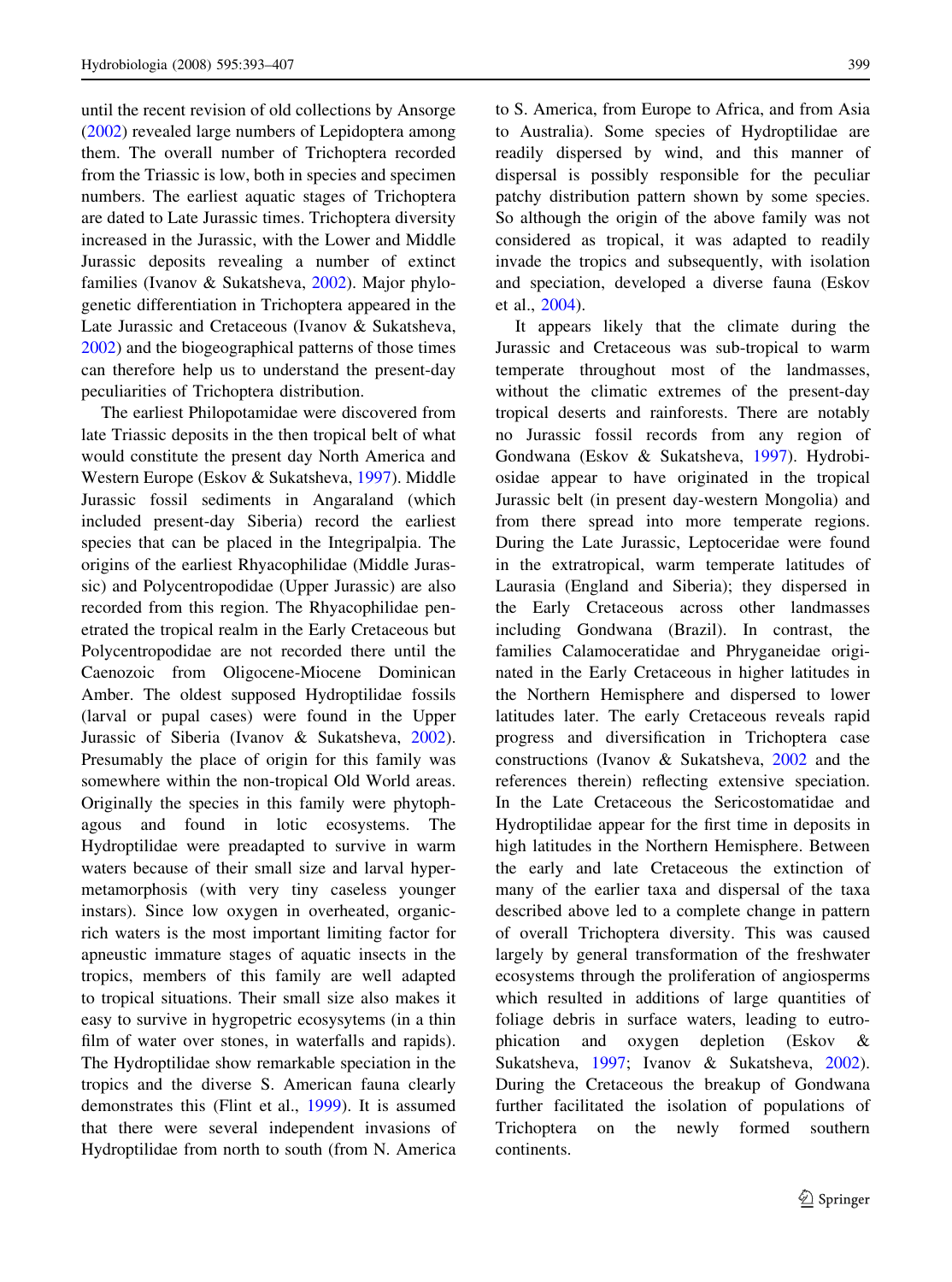Caenozoic fossil resins and a few poorly studied sedimentary depositional sites reveal a domination of recent Trichoptera at the level of families, a few extinct genera and many extinct species generally related to the extant ones (Ulmer, [1912;](#page-14-0) Ivanov & Sukatsheva, [2002\)](#page-13-0). The most recent fossil Trichoptera (Middle Miocene Dominican amber) show no significant difference from the Holocene fauna for the same area, indicating that most major evolutionary and dispersal events, at least for these tropical areas, happened before the Miocene (Ivanov & Sukatsheva, [2002\)](#page-13-0). The main feature of the Eocene Baltic amber Trichoptera is the total absence of the large modern family Limnephilidae and the relative paucity of the generally-abundant Hydropsychidae while the family Polycentropodidae is extremely diverse. Based on a number of Caenozoic amber fossils, Limnephilidae are believed to have originated in North America and subsequently spread out across Angaraland/Angarida via the Beringian land bridge into Siberia and Europe (Ivanov & Sukasheva, [2002\)](#page-13-0). Fossil Wormaldia species are closely related to extant North American species. In contrast to its present-day paucity in Europe, Caenozoic amber-fossil records of Ecnomidae suggest the previous diversity of this family in the Palaearctic. Similarly, fossil evidence shows the presence of Stenopsychidae and tentatively-identified Dipseudopsidae, now absent from Europe.

Although there were earlier general classifications of subordinal taxa within the Trichoptera, the first hypotheses—linking phylogeny to the dispersal of Trichoptera—to assess phylogenetic relationships were put forward by Ross [\(1967\)](#page-14-0). He proposed a number of distribution patterns for the explanation and support of his phylogenies but most of his dispersal schemes had no palaeontological evidence. Historical biogeography has been used to identify tracks of phylogenetic relationships across recognised biogeographic regions. This more rigorous testable method produces reduced area cladograms and has been used to identify repeated patterns of biogeographic vicariance events to explain present day distribution patterns in Leptoceridae (Yang & Morse, [2000](#page-14-0); Morse & Yang, [2002\)](#page-13-0).

# Present distribution and main areas of endemism

The present-day distribution of Trichoptera is nearly cosmopolitan, with only the Polar Regions and small islands remote from continents being excluded. The larvae are almost always aquatic and the adults seldom move far from the water-source on which they are dependent for production of future generations.

The origin and early diversification of Trichoptera are currently considered to have occurred in the early Mesozoic prior to the breakup of Gondwana (see discussion above, Morse, [1997](#page-13-0); Ivanov, [2002](#page-13-0)). Wiggins ([1984\)](#page-14-0) noted the uneven distribution pattern of Trichoptera families in the world, with distinct northern and southern hemisphere differences being particularly discernible in the Integripalpia. This pattern reflects the Mesozoic split of the land masses separated by the Tethys Ocean in the North and a series of epicontinental seas in the South. Long isolation between the northern and southern continents could have led to the parallel evolution of separated ancestors of each of the major phylogenetic lineages, so there are southern counterparts of many northern families, forming pairs or triads: Phryganeidae (northern)–Plectrotarsidae (southern); Lepidostomatidae (northern, Laurasian-Oriental)– Oeconesidae (southern, Gondwana-Australian)– Pisuliidae (southern, Gondwana-African); Rhyacophilidae (northern)–Hydrobiosidae (southern). The Hydrobiosidae are especially notable: the family originated in the northern landmasses, then penetrated the southern continents where it evolved into several species-rich lineages, while it became extinct on the northern continents except for a few secondarily migrated species of the genera Apsilochorema in the East Palearctic and Atopsyche in the West Palearctic regions (Schmid, [1989](#page-14-0)).

Note should be taken that the present-day distribution of Trichoptera presents a snap-shot in a geological time scale of a continuously changing pattern driven by two major processes; a slow process of evolution, and a more rapid process of vicariance and dispersal moving and mixing of the different faunal elements. The Pleistocene has seen several periods of glaciation when cooling and increased aridity caused rainforests to be reduced to small isolated patches and the great lakes in Africa nearly dried out. This increased aridity would have reduced the suitability of large areas for colonisation by Trichoptera and would have created many small refuge areas for both warm and cold adapted species. The glacial periods were followed by interglacials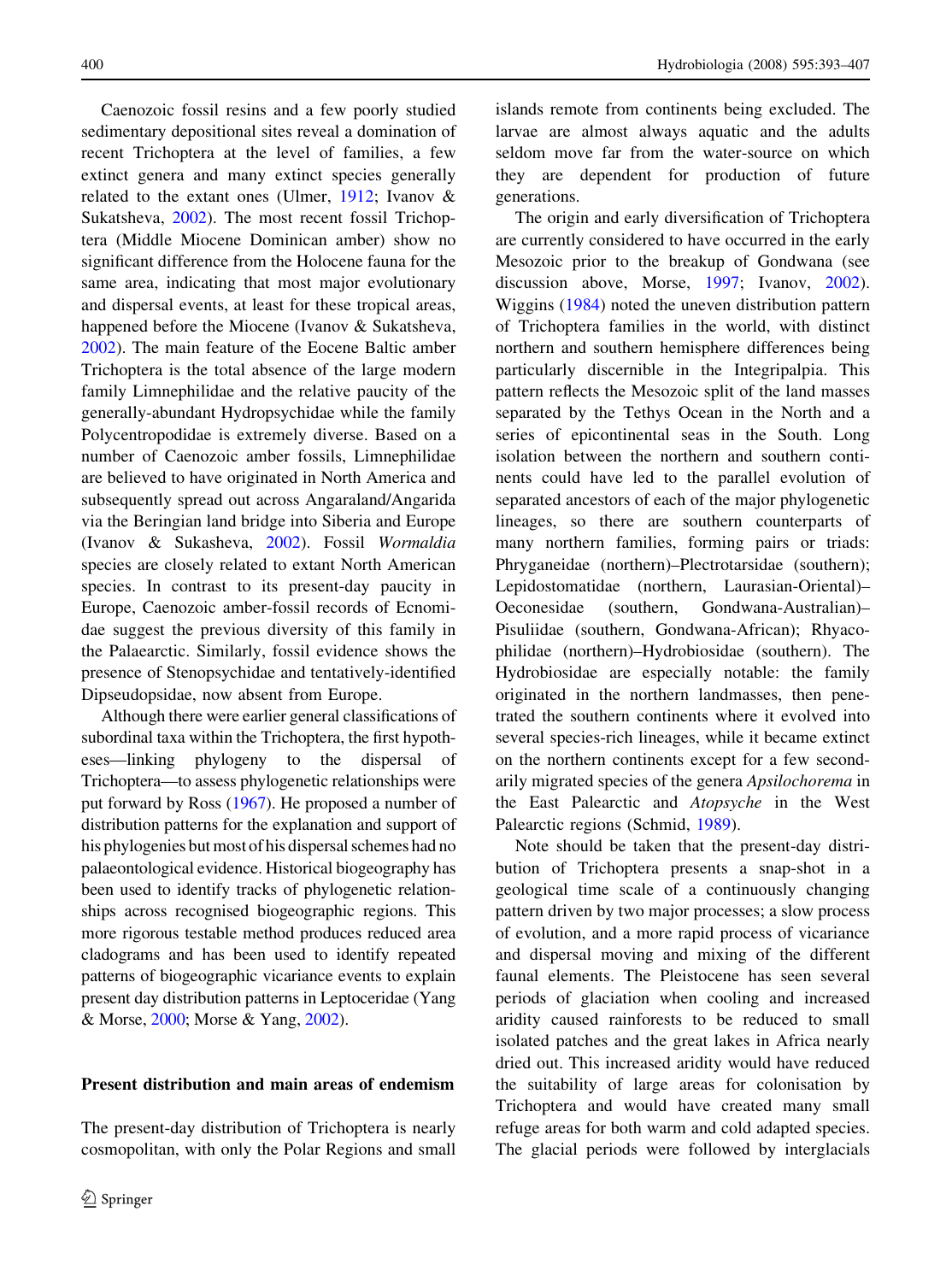when temperatures were often considerably warmer than present-day ones. Ocean levels rose by more than 10 m higher than present-day levels and large areas became suitable for colonisation by Trichoptera.

Mobility and dispersal capacity differ from species to species. A number of species in the genus Drusus are endemic to specific mountain valleys in the Balkans, whereas others are widespread over Europe and Asia (Malicky, [1979,](#page-13-0) [1983\)](#page-13-0). The radiation of certain genera resulting in the formation of large concentrations of endemic species in small regions as seen in the genus Drusus in mountain valleys in the Balkans, Apataniidae in Lake Baikal, and Athripsodes in the Cape Fold mountains of South Africa—can be considered to have been a result of recent speciation events with ensuing limited dispersal. This was described by Mayr [\(1942](#page-13-0)) as ''explosive speciation'' that resulted in the formation of flocks of closely related species and was inferred for the genus Drusus by Malicky [\(1979](#page-13-0)). Malicky [\(1983](#page-13-0)) proposes a Dinodal biome for explaining the restricted distribution of specialised mountain-stream Trichoptera that could have survived several glacial and interglacial epochs because mountain stream conditions during these periods were relatively stable when compared to lowland areas that show much larger fluctuations of temperature regimes.

The present day distribution of Hydroptilidae shows that generic and species proliferation in this family has occurred mostly in the tropical regions. All fossil records of hydroptilids from amber resins date back to the late Cretaceous from regions that were in the warm to hot belts of the corresponding epochs (Eskov et al., [2004](#page-13-0)). They are not found in any of the fossil amber from the cool Sibero-Canadian palaeofloristic region (Meyen, [1987](#page-13-0)). Hydroptilidae do also not track a temperate Gondwana distribution which is revealed by the paucity of genera in the temperate areas of the Australian and Neotropical Regions and the lack of any transoceanic relationships in this family. Hydroptilidae are conservative as regards their dispersal capacity this is borne out by the present-day restriction of the genera Agraylea and Palaeagapetus to the Holarctic region since the late Cretaceous, as evidenced from fossil resins (Eskov et al., [2004](#page-13-0)).

Knowledge on the world distribution of Trichoptera is unevenly skewed, with some regions very well known and others hardly explored, a measure of the present state of knowledge is nevertheless presented. The database prepared from the TWC (Morse, [1999\)](#page-13-0) is summarised in Table [1.](#page-3-0) The strength of association of the 714 genera and subgenera of Trichoptera between each of the seven selected biogeographical regions was assessed through a two-way regional comparison using Sorensen's coefficient of biotic similarity  $[SC = 2a/(2a + b + c)$ , where a is the number of genera/subgenera common between two regions, b the number of genera/subgenera unique to first region, c the number of genera subgenera unique to second region] (Table 2).

The highest value for Sorensen's coefficient, and thus the greatest regional generic/subgeneric similarity, is between the Oriental and East Palaearctic Regions which shared 111 taxa. This is followed by the East Palaearctic and West Palaearctic Regions sharing 85 taxa. Only one other association (East Palaearctic and Nearctic) is above 0.4 with 63 taxa shared between these two regions.

The seven selected regions for the TWC, essentially represent an artificially imposed biogeography for the Trichoptera. There is clearly a temperate (Chile and Patagonia) and tropical (Brazil and Argentina) Gondwana region for the Neotropical realm, as indicated by many of the Trichoptera families. The Nearctic also shows a strong link on the western side with the Eastern Palaearctic. The similarity of NW American and NE Asian faunas supports the concept of '' Angarida/Angaraland'' or ''Beringia'' as a special faunistic region that existed in the past. This was evidently an area of rapid faunistic exchanges in times immediately preceding

Table 2 Sorensen's coefficient produced from a two-way analysis of the relative affinities of 714 Trichoptera genera/subgenera for the seven major biogeographical regions covered

|           | AT   | WP   | EP   | NA   | NT   | OL   |
|-----------|------|------|------|------|------|------|
| WP        | 0.23 |      |      |      |      |      |
| EP        | 0.28 | 0.49 |      |      |      |      |
| <b>NA</b> | 0.17 | 0.35 | 0.46 |      |      |      |
| NT        | 0.12 | 0.09 | 0.10 | 0.32 |      |      |
| <b>OL</b> | 0.33 | 0.34 | 0.58 | 0.31 | 0.12 |      |
| AU        | 0.20 | 0.14 | 0.19 | 0.15 | 0.11 | 0.22 |

AT, Afrotropical; WP, West Palaearctic; EP, East Palaearctic; NA, Nearctic; NT, Neotropical; OL, Oriental; AU, Australasian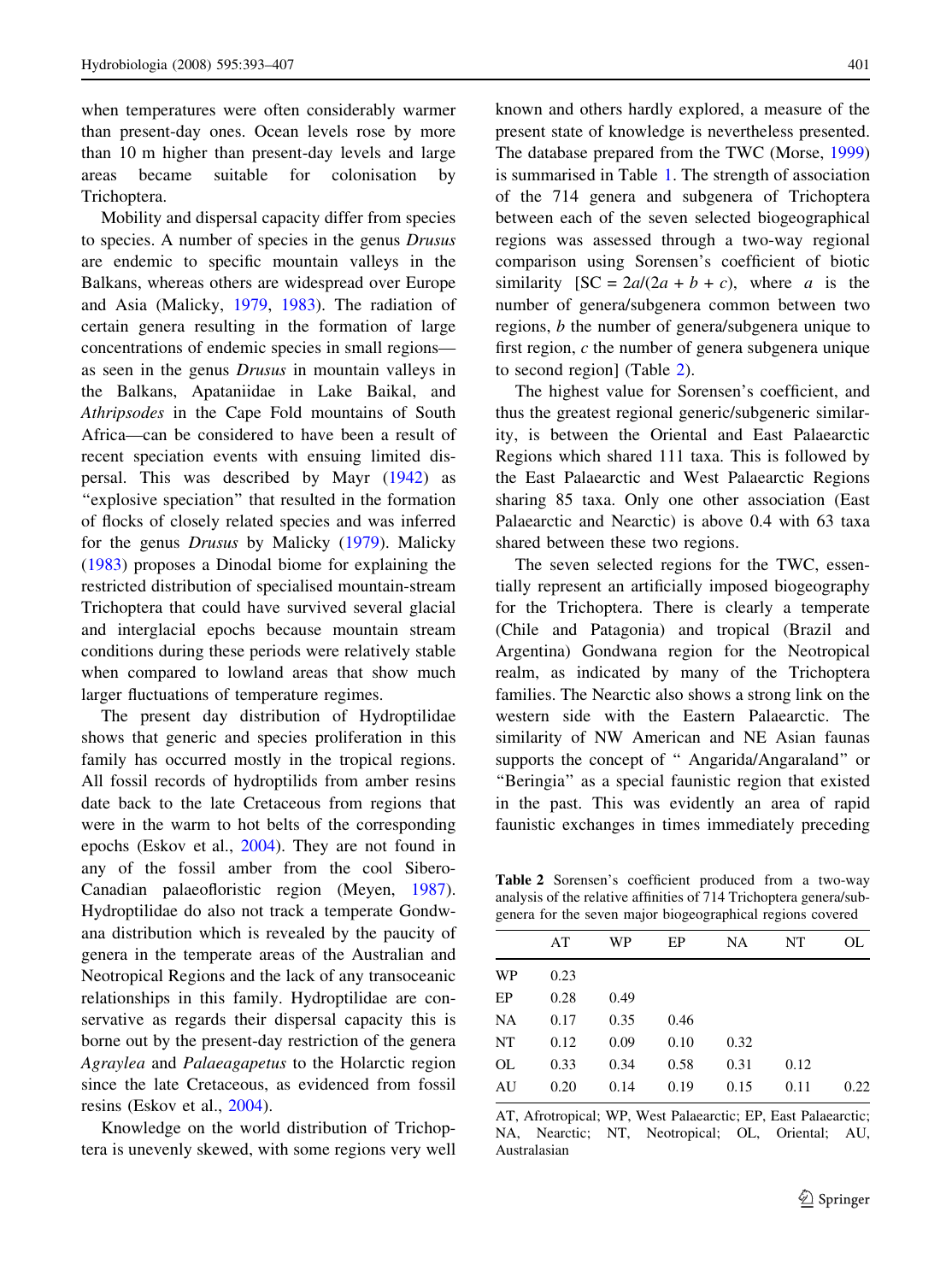glaciation or shortly after glacial meltdown, when the ocean level was sufficiently low to expose the Beringian landbridge along the Bering Strait (Ross, [1967;](#page-14-0) Levanidova, [1982](#page-13-0); Wiggins & Parker, [2002](#page-14-0)). The corresponding link between the East Nearctic and West Palearctic is less evident because the continental break has led to an increasing distance and longer period of isolation across the Atlantic Ocean. The recent glaciation events also greatly altered the European and American faunas. The most evident present-day faunal relations are in the Arctic regions revealing a Circumboreal type of distribution. There is significant asymmetry in Trichoptera distribution in northern Europe showing distinct penetration of the cold-adapted species from Asia to the boreal regions spreading from the Urals to Fennoscandia (Spuris, [1986,](#page-14-0) [1989](#page-14-0)).

The present-day distribution of families in the seven selected biogeographical regions gives a somewhat less refined analysis but adequately reveals major patterns. There are six endemic families in the Australian Region making it the region with the highest rate of endemism (Fig. 3). The Afrotropical Region comes second with four endemic families, three of which are restricted to the south-western region of South Africa or Madagascar and are considered to be relict populations from temperate Gondwana (Scott & de Moor, [1993\)](#page-14-0). Species in the

402 Hydrobiologia (2008) 595:393–407

remaining family, Pisuliidae, are specialised ecological shredders that have populations confined to patches of coastal or montane rainforest in the central and southern half of the African continent and in rain forests in Madagascar. The Neotropical and Nearctic Regions each have one endemic family. All 12 families endemic to any region have low numbers of species; the highest number recorded is 22 species for the Anomalopsychidae. Six additional families share their distribution over two biogeographical regions. Four families are shared between the Neotropical and Australian Regions and two families have species in the East Palaeartic and Oriental Regions. The family Atriplectididae has representative species in the Australian, Afrotropical and Neotropical Regions (Fig. 3, Table [1](#page-3-0)).

An assessment of the number of endemic genera/ subgenera in each region also shows the highest endemism to be in the Australian Region with a figure of 73%, followed by the Neotropical Region with 69% (Fig. 3). The Afrotropical Region (43%) and West Palaearctic Region (41%) also have quite high endemism at generic/subgeneric levels. The Oriental Region with the highest number of genera/ subgenera (204) has a similar number of endemics to the West Palaearctic Region, but this only represents 33% of its generic/subgeneric component.

Fig. 3 The number of recorded endemic families and genera plus subgenera (End. Fam./End gen. (% of total genera)) for each major biogeographical region. Arrowed figures indicate the number of families found in two biogeographical regions (two families are common to EPal and OL and four families are common to NT and AU)

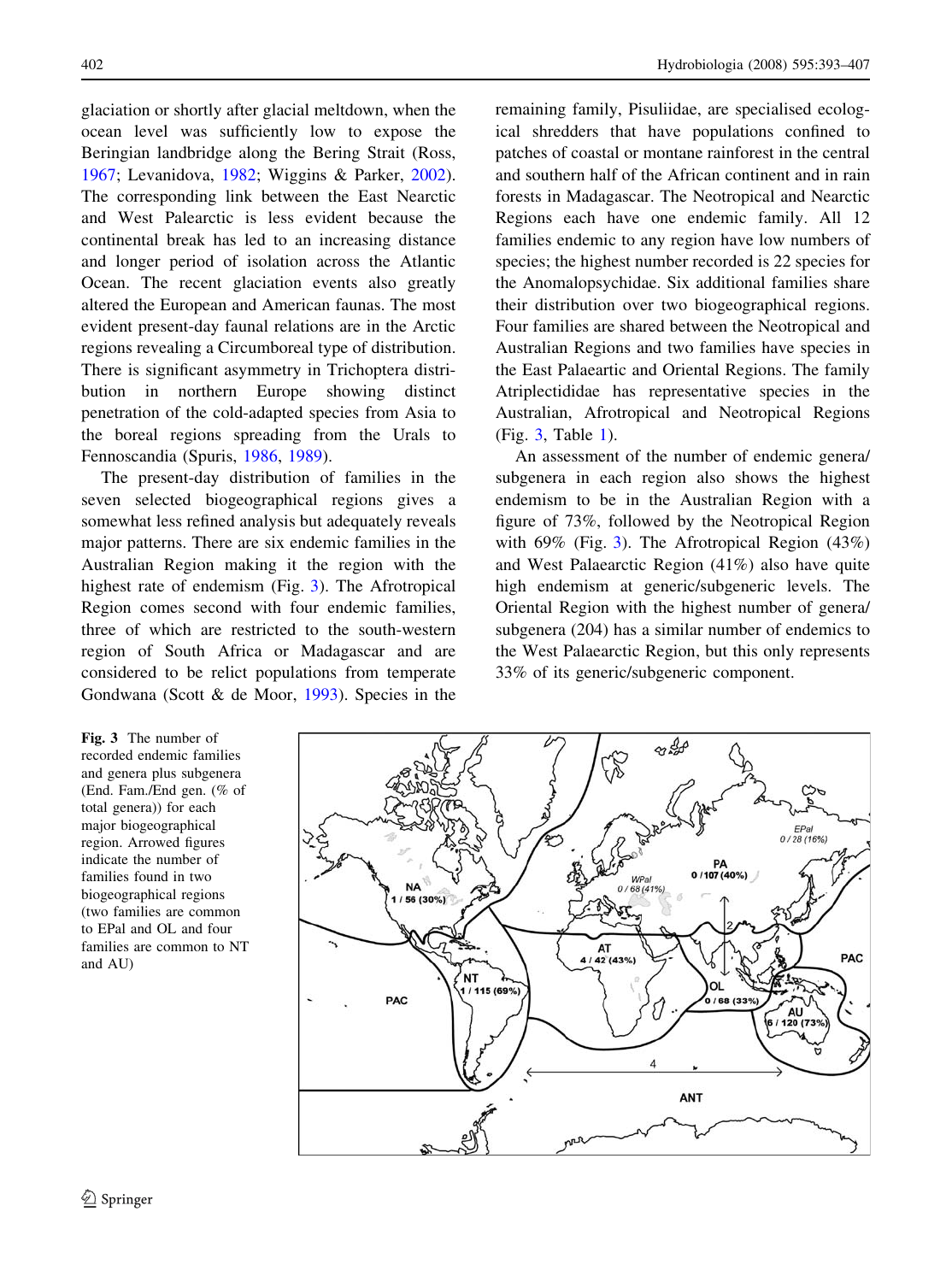One striking aspect is that the areas with the greatest species diversity are not necessarily those with the greatest higher-level taxon diversity. The Neotropical Region, although second highest in species diversity, is only fourth in generic/ sub-generic diversity after the Nearctic and East Palaearctic. The subfamily Leptocerinae is most diverse in generic diversity in the Afrotropical Region, but records the highest number of species in the Oriental Region (de Moor [2002a](#page-12-0)). These discrepancies might indicate rapid speciation in recent times after the formation of rainforest ecosystems in the Late Caenozoic.

Areas with great concentrations of endemic species or with high numbers of species (hotspots of endemism or hotspots of species diversity) can be identified as being in temperate and tropical mountain regions or in areas of high rainfall. The northern Andes, the Amazon basin and mountains of southern and southeastern Brazil are represented in the Neotropics (Flint et al., [1999\)](#page-13-0); the mountain fold belt of the south western and southern Cape in South Africa, the central African highlands and West Africa are represented in the Afrotropics. Numerous endemics are found in the Mediterranean area including Turkey, the southern Caucasus and the Alps (Malicky, [1983](#page-13-0), [1986;](#page-13-0) Malicky & Sipahiler, [1993\)](#page-13-0) as well as the Iberian peninsula in WP. There are smaller centres of endemism in Middle Asia (from Pamir to the Tyan-Shan mountain ranges); in the Altai Mountains, mountain ridges of the Far East and around Lake Baikal. A large amount of endemism occurs in Korea, China and Japan, although the Chinese biogeography is too poorly studied to provide significant detail of smaller regions. Large numbers of local endemic species are found throughout SE Asia, with significant concentrations along the Himalayan slopes and the meridional mountain ridges of Indochina, and also on the islands of Indonesia. The endemism here correlates with the monsoon intensity providing the humid conditions necessary for Trichoptera development.

Repetitive patterns of shared taxa between biogeographical regions suggest possible centres of origin, routes of dispersal or vicariant events. These are apparent from the database of generic/subgeneric distribution and species abundance prepared from the TWC (see internet documents and Morse, [1999](#page-13-0)). In summarising the foregoing discussions the following biogeographical patterns are proposed:

- 1. Temperate Gondwana link between Australian and Neotropical Regions with some relict survivors at superfamily level (Sericostomatoidea) also found in the southernmost part of Africa and Madagascar. Several families and closely related genera show this pattern.
- 2. A shared distribution pattern between the Oriental and Holarctic Regions. This has two alternative routes of dispersal both indicated by species abundances of closely related taxa; the first via the East Palaeartic to the Nearctic Region, and the second to the West Palaearctic Region (the Rhyacophilidae indicate both these patterns).
- 3. A tropical Gondwana link between Africa, Madagascar and India (genera of Hydropsychidae, Hydroptilidae and Dipseudopsidae). There are also a few instances where Brazilian linkages with West Africa can be discerned with some taxa even extending to the Australian region (family Atriplectididae, genus Ecnomus and some Leptocerinae and Hydroptilidae genera).
- 4. A two-way exchange of Neotropic and Nearctic faunas, indicated by some shared Hydroptilidae and Leptoceridae genera.
- 5. A more recent link between the Australian and Oriental Region with a number of taxa crossing the Wallace/Weber lines. This is mostly of tropical origin into temperate Australia, but there are some temperate Triplectidinae that have apparently moved into the Oriental realm more recently.

The discovery of Eocene Baltic Amber fossil records of Helicophidae and psyllobetine Hydrobiosidae—groups presently restricted to Australia and New Zealand (Australian Region) and Chile (Neotropical Region)—suggests a very different alternative hypothesis. Possibly these presentlyrestricted, temperate Gondwana taxa (Southern Hemisphere) had a much wider distribution, previously extending into the Northern Hemisphere, and became extinct in most of their former range (Botosaneanu & Wichard, [1983\)](#page-12-0). The Northern Hemisphere continents in the last 3 million years (Pleistocene) have been exposed to glaciation events which have largely left the southern hemisphere continents unscathed. It is likely that the glaciations led to the local and regional extinction of many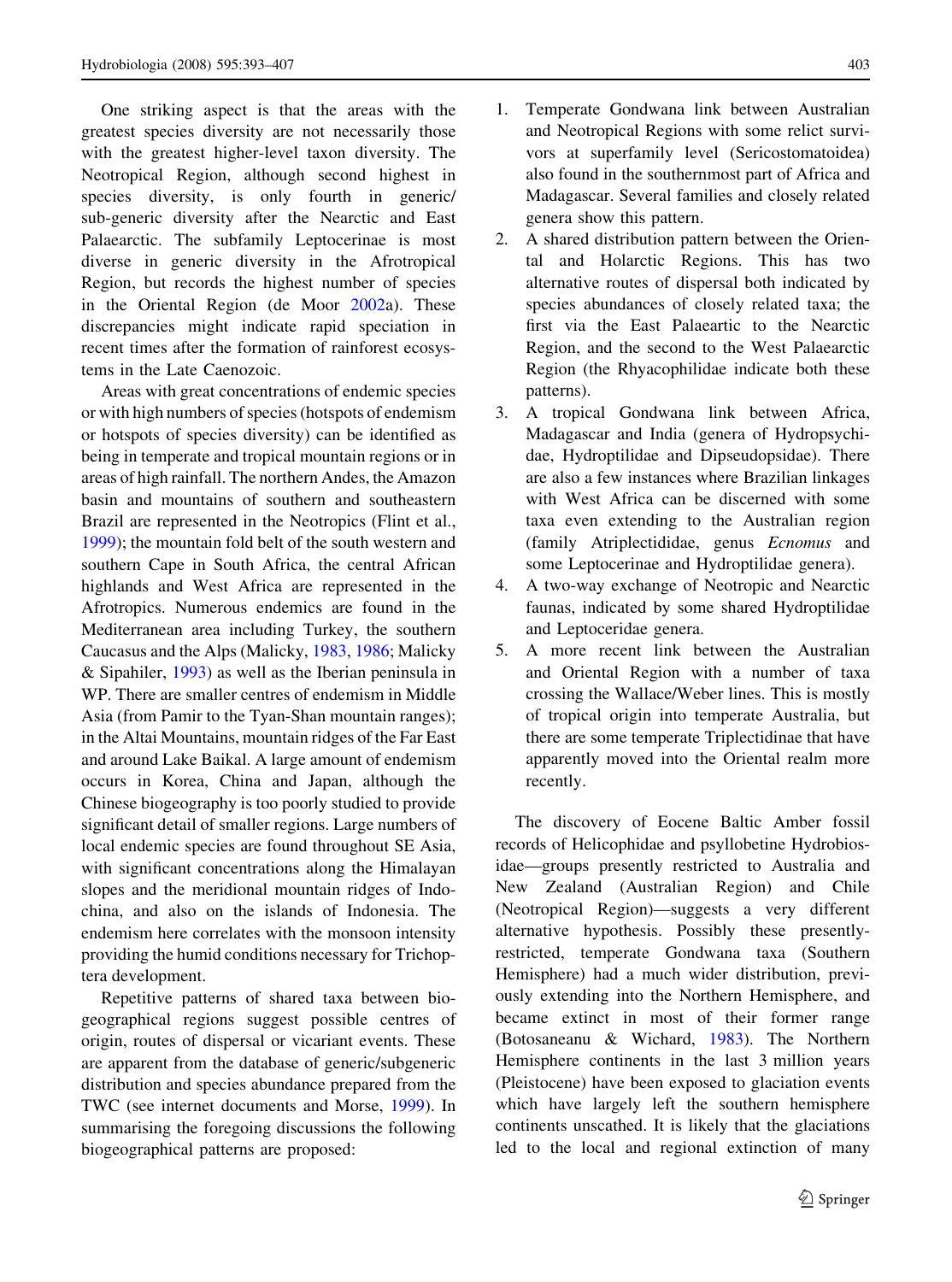widespread taxa that were unable to disperse. Relict populations probably survived in more hospitable climates. Baltic and Dominican Amber fossils also reveal that certain taxa (Leptoceridae: Triplectidinae) were more widespread than indicated by present-day records (Botosaneanu & Wichard, [1981](#page-12-0)). Some populations of the more plesiomorphic Philopotamidae and Hydrobiosidae—found presently only in temperate Gondwana regions—may therefore also represent a relict fauna of previously widespread taxa that became extinct in other regions in the Northern Hemisphere (Eskov, [1984\)](#page-13-0).

From the above discussion it is suggested that an alternative map highlighting regions on present day continents reflect a somewhat different biogeographical pattern to the generally accepted seven biogeographical Regions. Detailed distribution patterns of Trichoptera and possibly other amphibiotic insects cannot be expounded here, but what is clear is that Gondwana needs to be divided into several more closely related biogeographical regions reflecting a temperate southern region incorporating Australia, New Zealand, Patagonia and southern Chile and

possibly the southern tip of Africa and southernmost part of Madagascar; and a tropical region incorporating parts of the Neotropical, African, Madagascar and the Indian-part of the Oriental regions. The proposed map highlighting distinct biogeographic regions and indicating close relationships illustrates these patterns (Fig. 4).

The Northern Holarctic Region also presents a different pattern with at least five clearly discernible divisions (Fig. 4). Thus, the distribution of Hydrobiosidae in S. America shows great extratropical diversity in Patagonia similar to that in New Zealand and Southern Australia, whereas the slopes of the Andes further to the north have increasingly less diversity (Schmid, [1989](#page-14-0)). The distribution of Trichoptera in Central Asia shows a distinct gap in Eastern Iran and Western Afghanistan between the generally western European fauna of Iran and the Oriental fauna of Afghanistan (Malicky, [1986\)](#page-13-0). The distribution of the ''Beringian'' species encompasses Eastern Siberia, but generally avoids Western Siberia (Levanidova, [1982](#page-13-0)).



Fig. 4 Preliminary outline for Trichoptera biogeographical regions. 1. West Nearctic, 2. East Nearctic, 3. West Palaearctic, 4. Boreal Palaearctic, 5. South Palaearctic, 6. East Palaearctic,

7. Beringian, 8. Neotropical, 9. Afrotropical, 10. Cape South African, 11. Oriental, 12. Australasian, 13. Patagonian. Similar colours indicate close biogeographical relationships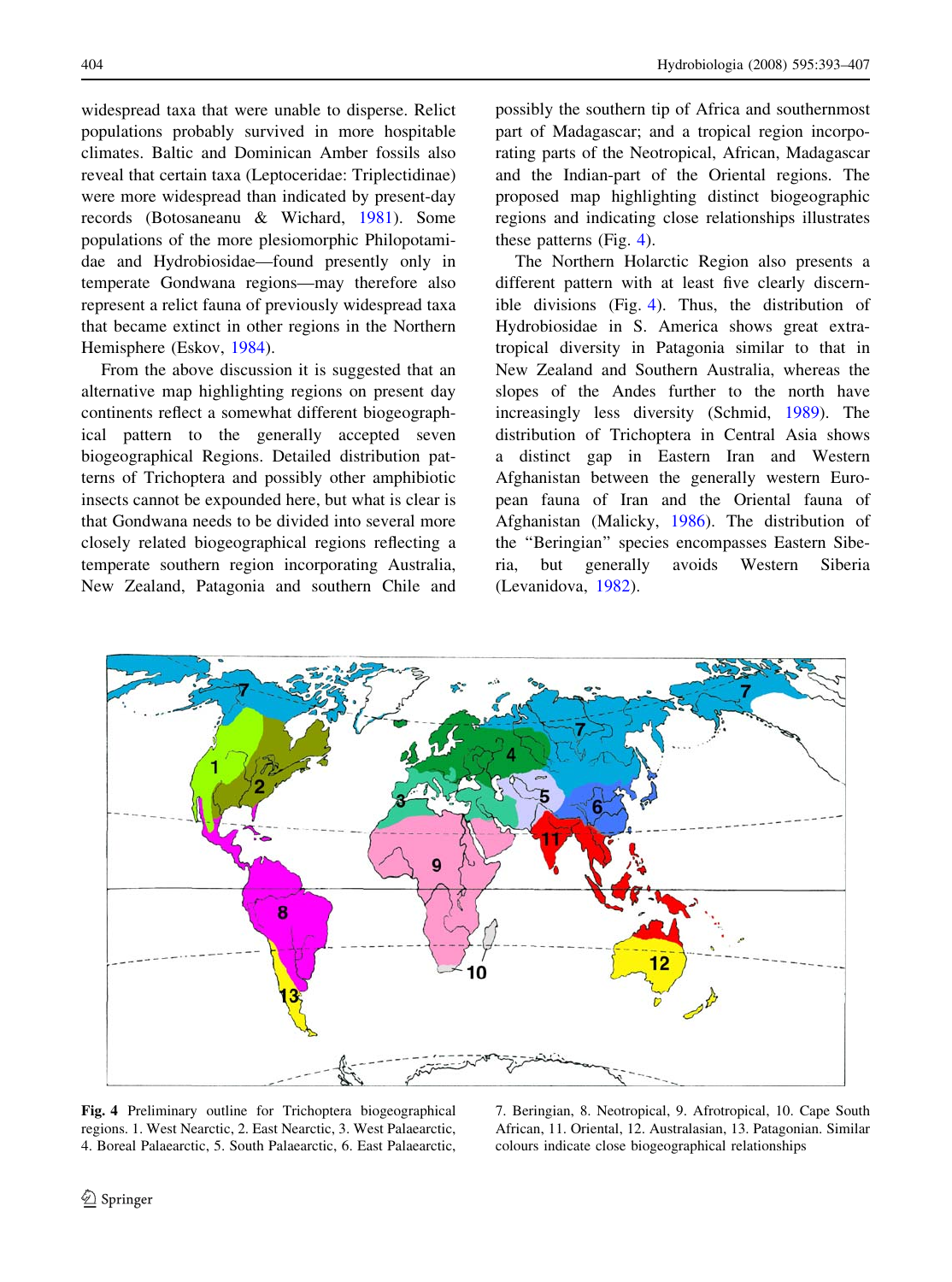#### <span id="page-12-0"></span>Human related issues

Trichoptera are abundant in all types of natural aquatic ecosystems. They are apneustic and rely on dissolved oxygen for respiration. With a high diversity of species with both case- and shelterconstructing larvae, they are useful indicators of organic pollution. Trichoptera have been used extensively in biomonitoring assays with indicator species, selected communities or assemblages of species or more broadly based family level identifications of species being used to assess the health status of aquatic ecosystems. Trichoptera, in conjunction with other aquatic insect orders, have also been used to assess aquatic biodiversity EPT (Ephemeroptera, Plecoptera and Trichoptera) or ETS (Ephemeroptera, Trichoptera, Simuliidae: Diptera) and habitat diversity (Hannaford & Resh, [1995](#page-13-0); Hewlett, [2000](#page-13-0); de Moor, 2002b).

From an ecological perspective, Trichoptera are important processors of organic matter and provide a keystone taxon in the development of the river continuum concept (RCC) (Vannote et al., [1980](#page-14-0)). As processors of organic matter, collectively known as the functional feeding groups (FFG) of animals, they display the full array of feeding modes (Cummins, 1973). In lotic water filter-feeding, shelter-constructing species are important predators of blackfly larvae and help keep population levels of pest species at acceptable levels (de Moor, 1992). In some instances excessive construction of shelters by collector/filterfeeding larvae have caused the clogging of pipes under bridges and storm-water pipes, creating problems when flooding occurs (McCafferty, [1981\)](#page-13-0). Trichoptera larvae, pupae and adults also form an important link in the food chain and they have also been used extensively by trout fishing enthusiasts as models for ''flies'' (McCafferty, [1981\)](#page-13-0).

Development and man's activities have considerably reduced Trichoptera species diversity and the need for remedial measures to prevent further damage to ecosystems and loss of Trichoptera species have been discussed by Botosaneanu (1981) and Ivanov ([2000\)](#page-13-0). Red data lists for certain countries have been produced and can be used to manage ecosystems to protect vulnerable or rare species of Trichoptera. Anthropogenic development threatens biodiversity and the value of Trichoptera as important functional components of aquatic ecosystems,

indicator species of deteriorating conditions and custodians of environmental protection are realised.

Acknowledgements We would like to thank Dr. Koen Martens and Ms. Estelle Balian for organising and facilitating the workshop where discussions of the project and the sharing of the views of all the disciplines presented by the invited coordinators was made possible. The Royal Belgian Institute for Natural Sciences is thanked for providing the funding for air fare and accommodation that allowed F. C. de Moor to attend the meeting in Mechelen in October 2005. Prof. John Morse (Clemson University, USA) and Dr. Alice Wells (Australian Biological Resources Survey) are thanked for their critical evaluation of the manuscript and for providing information and thanks are also due to two anonymous reviewers for suggestions and corrections. Irene de Moor is thanked for editing the manuscript in various stages. V. D. Ivanov is thankful to the Russian Federal Programme for support of the leading Scientific Schools project NSH-7130.2006.4. The Directorate of Eastern Cape Museums is thanked for supporting F. C. de Moor in the research into aquatic biodiversity at the Albany Museum.

# References

- Ansorge, J., 2002. Revision of the "Trichoptera" described by Geinitz and Handlirsch from the Lower Toarcian of Dobbertin (Germany) based on new material. In Mey, W. (ed.), Proceedings of the 10th International Symposium on Trichoptera. Nova Supplementa Entomologica. Goecke & Evers, Keltern, 15: 55–74.
- Botosaneanu, L., 1981. Ordo Trichoptera et Homo insapiens. In Moreti, G. P. (ed.) Proceedings of the 3rd International Symposium on Trichoptera. Dr W. Junk Publishers, The Hague, 11–19.
- Botosaneanu, L. & W. Wichard, 1981. Trichoptera from the Baltic Amber. In Moreti, G. P. (ed.) Proceedings of the 3rd International Symposium on Trichoptera. Dr W. Junk Publishers, The Hague, 31–32.
- Botosaneanu, L. & W. Wichard, 1983. Upper Cretaceous Siberian and Canadian amber caddisflies (Insecta: Trichoptera). Bijdragen tot de Dierkunde 53: 187–217.
- Cummins, K. W., 1973. Trophic relations of aquatic insects. Annual Review of Entomology 18: 183–206.
- de Moor, F. C., 1992. Parasites, generalist and specialist predators and their role in limiting the population size of blackflies and in particular Simulium chutteri Lewis (Diptera: Simuliidae) in the Vaal River, South Africa. Annals of the Cape Provincial Museums (Natural History) 18(13): 271–291.
- de Moor, F. C., 2002a. An assessment of the global distribution of Leptocerinae (Trichoptera) and use of larval characters for determining phylogenetic relationships. In Mey, W. (ed.), Proceedings of the10th International Symposium on Trichoptera. Nova Supplementa Entomologica. Goecke & Evers, Keltern, 15: 293–308.
- de Moor, F. C., 2002b. Shortcomings and advantages of using rapid biological assessment techniques for the purpose of characterising rivers in South Africa. Verhandlungen,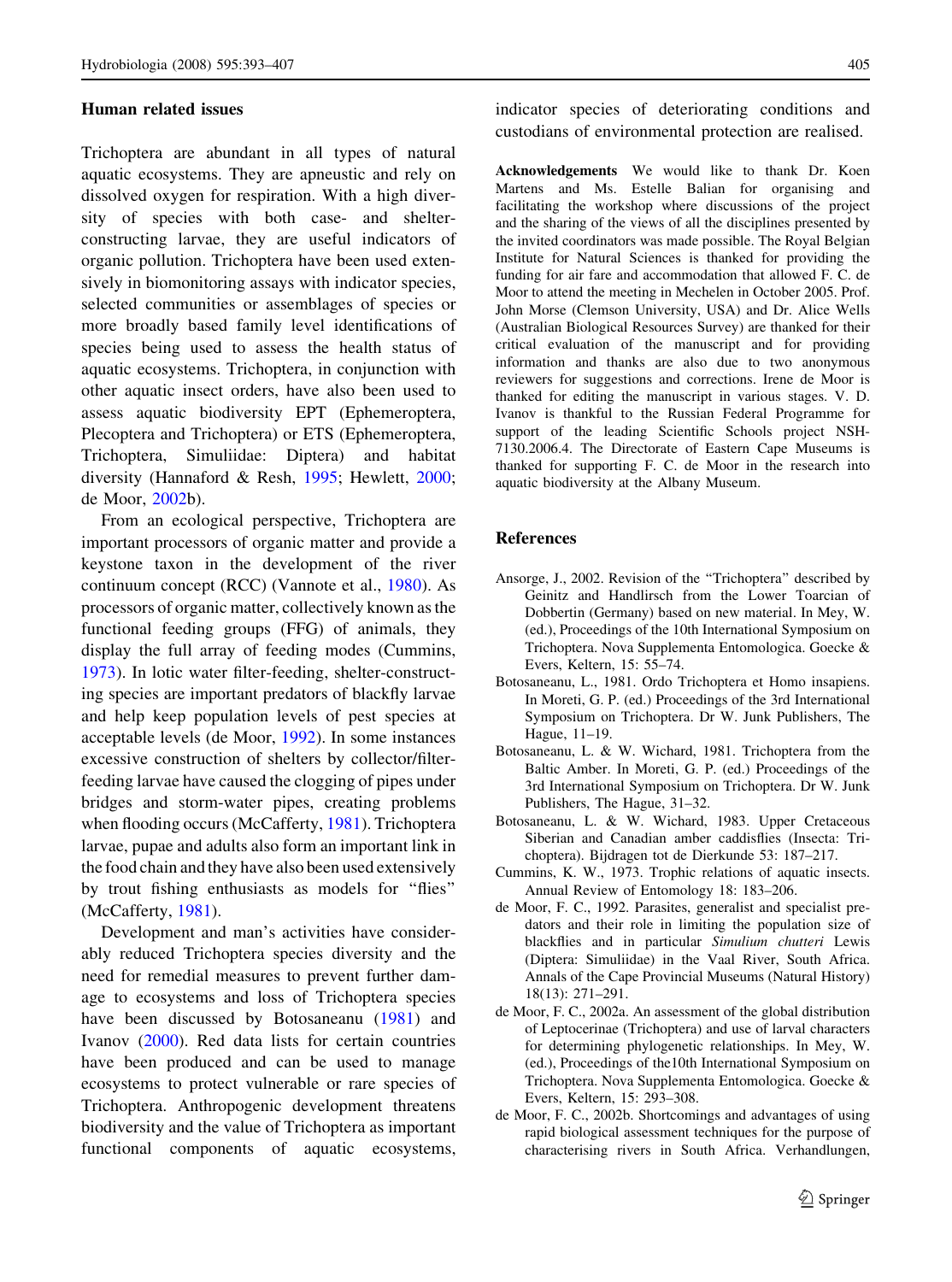<span id="page-13-0"></span>Internationale Vereinigung fur theoretische und angewandte Limnologie. Stuttgart 28: 651–662.

- Eskov, K. Yu., 1984. Continental drift and the problems of historical biogeography. In Tchernov, Yu. I. (ed.), Faunogenesis and phylocenogenesis. Nauka Publishing House, Moscow, 24–92, (in Russian).
- Eskov, K. Yu. & I. D. Sukatsheva, 1997. Geographical distribution of the Paleozoic and Mesozic caddisflies (Insecta: Trichoptera). In Holzenthal, R. W. & O. S. Flint (eds), Proceedings of the 8th International Symposium on Trichoptera. Ohio Biological Survey, Columbus, Ohio, 95–98.
- Eskov, K. Yu., V. D. Ivanov, I. D., Sukatsheva, & A. Wells, 2004. Geographic history of the family Hydroptilidae (Trichoptera). In Materialy. II Vserossiyskiy simpozium po amfibioticheskim i vodnym nasekomym. Voronezh, 40–48 (in Russian).
- Fischer, F. C. J., 1960–1973. Trichopterorum Catalogus. Amsterdam: Nederlandsche Entomologische Vereeniging, Amsterdam, 15 Vols. & index.
- Flint, O. S., Jr., R. W. Holzenthal & S. C. Harris, 1999. Catalog of the Neotropical Caddisflies (Insecta: Trichoptera). Ohio Biological Survey, Columbus, Ohio, iv + 239 pp.
- Frania, H. E. & G. B. Wiggins, 1997. Analysis of morphological and behavioural evidence for the phylogeny and higher classification of Trichoptera (Insecta). Royal Ontario Museum Life Sciences Contributions 160. ROM Publications in Life Sciences, Ontario, 68 pp.
- Gibon, F.-M., D. Randriamasimanana, & Z. Randriambelo, 2001. Ordre Trichoptera. In Elouard, J.-M. & F.-M. Gibon (eds), Biodiversité et biotypologie des eaux continentales de Madagascar, 141–195.
- Hannaford, M. L. & V. H. Resh, 1995. Variability in rapidbioassessment surveys and habitat assessments in a Northern California stream. Journal of the North American Benthological Society 14: 430–439.
- Hewlett, R., 2000. Implications of taxonomic resolution and sample habitat for stream classification at a broad geographic scale. Journal of the North American Benthological Society 19: 352–361.
- Ivanov, V. D., 1997. Rhyacophiloidea: A paraphyletic taxon. In Holzenthal, R. W. & O. S. Flint (eds), Proceedings of the 8th International Symposium on Trichoptera. Ohio Biological Survey, Columbus, Ohio, 189–193.
- Ivanov, V. D., 2000. Changes of fauna and the problems of Trichoptera protection. In Fauna, problems of ecology, ethology and physiology of the amphibiotic and aquatic insects of Russia. Materials of VI All-Russian Trichopterological Symposium and I All-Russian Symposium on the amphibiotic and aquatic insects. Voronezh State University Voronezh, 19–23.
- Ivanov, V. D., 2002. Contribution to the Trichoptera phylogeny: New family tree with consideration of Trichoptera-Lepidoptera relations. In Mey, W. (ed.), Proceedings of the 10th International Symposium on Trichoptera. Nova Supplementa Entomologica. Goecke & Evers, Keltern, 15: 277–292.
- Ivanov, V. D. & I. D. Sukatsheva, 2002. Trichoptera (Phryganeida). In Rasnitsyn, A. P. & L. J. Quicke (eds), History of Insects. Kluwer Academic Publishers, Dordrecht, Boston, London, 199–220.
- Kjer, K. M., R. J. Blahnick & R. W. Holzenthal, 2001. Phylogeny of Trichoptera (Caddisflies): Characterization of signal and noise within multiple datasets. Systematic Biology 50(6): 781–816.
- Kjer, K. M., R. J. Blahnick & R. W. Holzenthal, 2002. Phylogeny of caddisflies (Insecta, Trichoptera). Zoologica Scripta 31: 83–91.
- Levanidova, I. M., 1982. Amphibioticheskie nasekomye gornykh oblastey Dal'nego Vostoka SSSR. Faunistika, Ecologiya, Zoogeograpfiya Ephemeroptera, Plecoptera i Trichoptera. Leningrad, Nauka. Amphibiotic insects of the mountain regions of the Far East of the USSR. Faunistics, ecology, zoogeography of Ephemeroptera, Plecoptera, and Trichoptera, (in Russian).
- McCafferty, W. P., 1981. Aquatic Entomology. The Fishermen's and Ecologists' Illustrated Guide to Insects and Their Relatives. Jones & Bartlett Publishers, Inc., Boston, xv + 448 pp.
- Malicky, H., 1979. Discussion generale, 2. Limnofaune. In Zoogeography and ecology of Greece and neighbouring regions. Biologia Gallo-Hellenica, 8: 379–386.
- Malicky, H., 1983. Chorological patterns and biome types of European Trichoptera and other freshwater insects. Archiv fur Hydrobiologie, 96(2): 223–244.
- Malicky, H., 1986. Die Köcherfliegen (Trichoptera) des Iran und Afghanistans. Zeitschrift der Arbeitsgemeinschaft Österreichs Entomologen, 38: 1-16.
- Malicky, H., 1993. First speculation on the size of areas and the number of species of caddisflies (Trichoptera) in southeastern Asia. In Otto, C. (ed.), Proceedings of the 7th International Symposium on Trichoptera, 92.
- Malicky, H. & F. Sipahiler, 1993. Köcherfliegen (Trichoptera) aus der Türkei, mit bemerkungen zu weiteren mediterranen Köcherfliegen. – Mitteilungen der Schweizerischen entomologischen gesellschaft, 66: 457–478.
- Mayr, E., 1942. Systematics and the Origin of Species. Columbia University Press, New York.
- Meyen, S. V., 1987. Fundamentals of Palaeobotany. Chapman and Hall, London, 432 pp.
- Morse, J. C., 1997. Phylogeny of Trichoptera. Annual Review of Entomology 42: 427–450.
- Morse, J. C. (ed.), 1999. Trichoptera World Checklist. <http://entweb.clemson.edu/database/trichopt/index.htm>, effective 22 May 1999, updated 28 July 2000, 8 January 2001.
- Morse, J. C., 2003. Trichoptera (Caddisflies). In Resh, V. H. & R. T. Carde (eds), Encyclopedia of Insects. Elsevier, 1145–1151.
- Morse, J. C. & L. Yang, 2002. Phylogeny, classification, and historical biogeography of world species of Mystacides (Trichoptera: Leptoceridae), with a new species from Sri Lanka. In Mey, W. (ed.) Proceedings of the10th International Symposium on Trichoptera. Nova Supplementa Entomologica. Goecke & Evers, Keltern, 15: 173–186.
- Nishimoto, H., M. Nakabou & K. Tanida, 2002. Identification of Japanese Cheumatopsyche (Trichoptera: Hydropsychidae) by analysis of cuticular hydrocarbons. In Mey, W. (ed.), Proceedings of the 10th International Symposium on Trichoptera. Nova Supplementa Entomologica. Goecke & Evers, Keltern, 15: 205–210.
- Ross, H. H., 1956. Evolution and Classification of the Caddisflies. University of Illinois Press, Urbana.